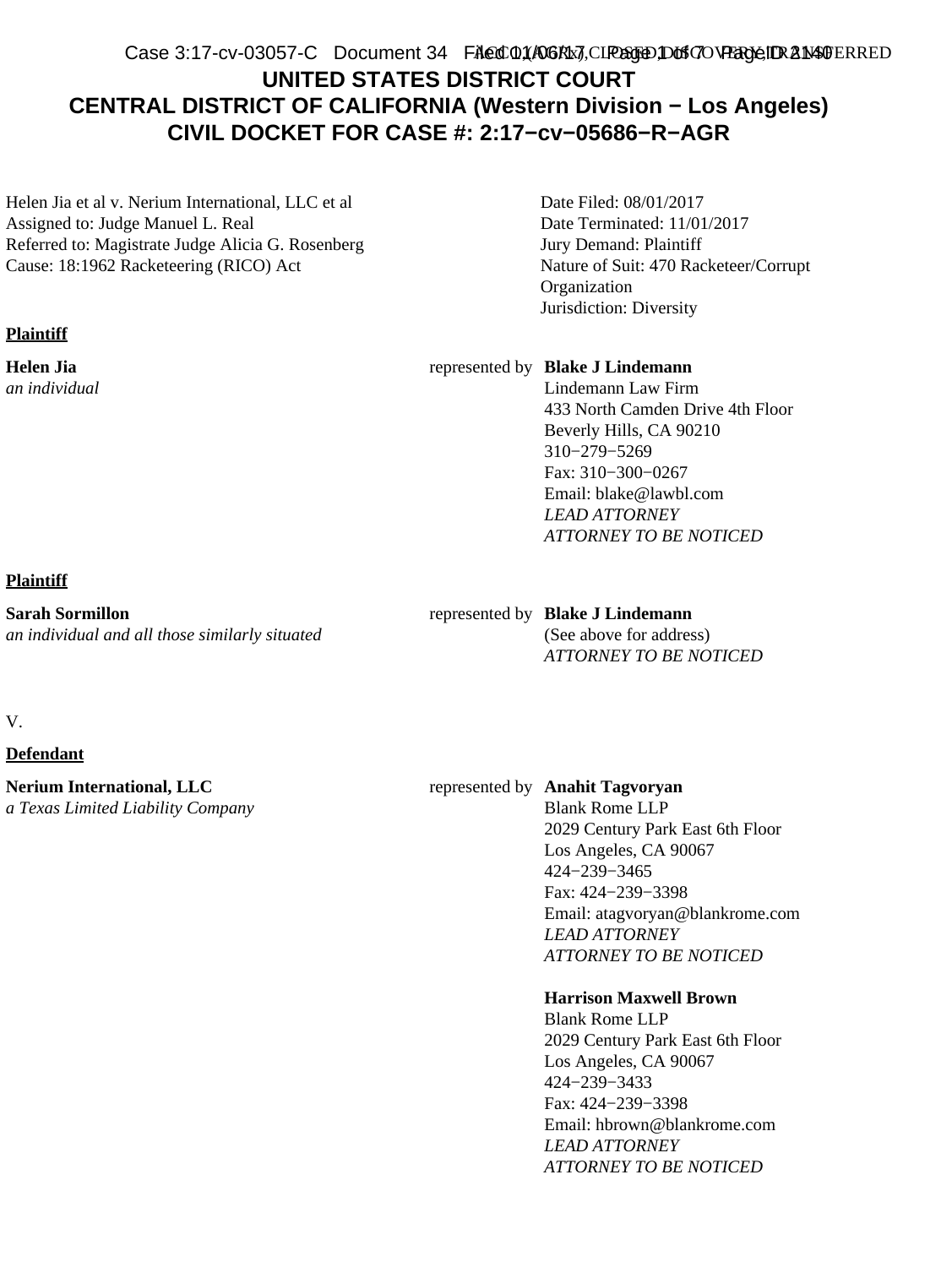#### **Mike Margolis** Case 3:17-cv-03057-C Document 34 Filed  $11/\Omega$  Gik  $\vec{v}$  Margor  $\hat{v}$  2 of 7 PageID 2141

Blank Rome LLP 2029 Century Park East 6th Floor Los Angeles, CA 90067 424−239−3439 Fax: 424−239−3398 Email: mmargolis@blankrome.com *LEAD ATTORNEY ATTORNEY TO BE NOTICED*

#### **Naki Margolis** Blank Rome LLP 2029 Century Park East 6th Floor Los Angeles, CA 90067 415−265−7546 Fax: 424−239−3398 Email: nmargolis@blankrome.com *LEAD ATTORNEY ATTORNEY TO BE NOTICED*

#### **Defendant**

**Nerium Skin Care, Inc.** *a Texas Corporation*

#### **Defendant**

**Natural Technology, Inc.** *doing business as* Naturtech

#### **Defendant**

**Jeff Olson** *an individual*

#### represented by **Anahit Tagvoryan**

(See above for address) *LEAD ATTORNEY ATTORNEY TO BE NOTICED*

#### **Harrison Maxwell Brown**

(See above for address) *LEAD ATTORNEY ATTORNEY TO BE NOTICED*

#### **Mike Margolis**

(See above for address) *LEAD ATTORNEY ATTORNEY TO BE NOTICED*

#### **Naki Margolis**

(See above for address) *LEAD ATTORNEY ATTORNEY TO BE NOTICED*

#### **Defendant**

represented by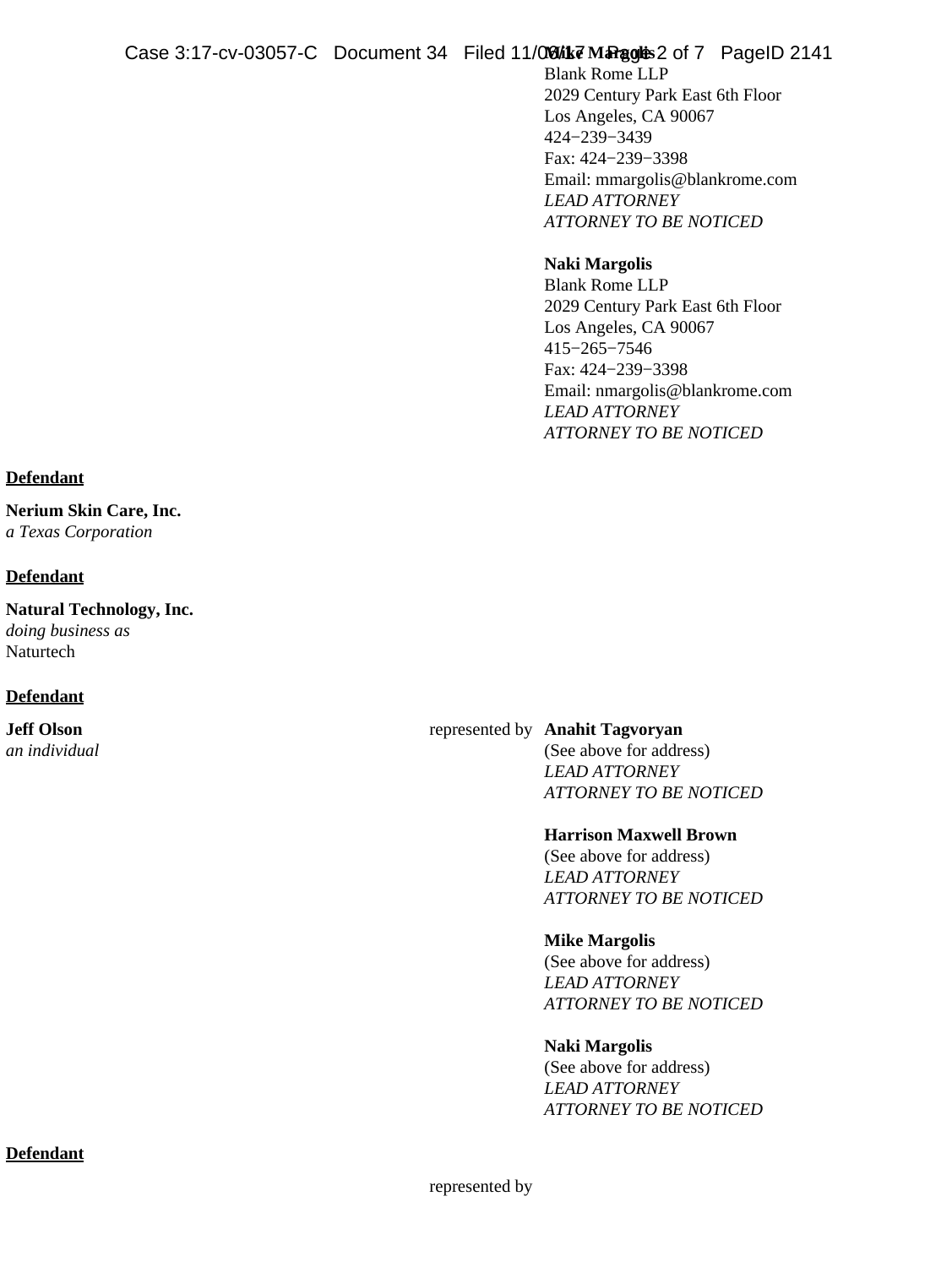**Renee Olson Anahit Tagvoryan** Case 3:17-cv-03057-C Document 34 Filed 11/06 http://www.pagentralian.com

(See above for address) *LEAD ATTORNEY ATTORNEY TO BE NOTICED*

**Harrison Maxwell Brown**

(See above for address) *LEAD ATTORNEY ATTORNEY TO BE NOTICED*

**Mike Margolis** (See above for address) *LEAD ATTORNEY ATTORNEY TO BE NOTICED*

**Naki Margolis** (See above for address) *LEAD ATTORNEY ATTORNEY TO BE NOTICED*

#### represented by **Anahit Tagvoryan**

(See above for address) *LEAD ATTORNEY ATTORNEY TO BE NOTICED*

#### **Harrison Maxwell Brown**

(See above for address) *LEAD ATTORNEY ATTORNEY TO BE NOTICED*

#### **Mike Margolis**

(See above for address) *LEAD ATTORNEY ATTORNEY TO BE NOTICED*

#### **Naki Margolis**

(See above for address) *LEAD ATTORNEY ATTORNEY TO BE NOTICED*

#### represented by **Andreas Becker**

Kelley Drye and Warren LLP 10100 Santa Monica Bouelvard 23rd Floor Los Angeles, CA 90067−4008 310−712−6100 Fax: 310−712−6199 Email: abecker@kelleydrye.com *ATTORNEY TO BE NOTICED*

**Jeffrey S Jacobson**

Kelley Drye and Warren LLP

#### **Defendant**

**Amber Olson Rourke** *an individual*

#### **Defendant**

**Michael Shouhed** *an individual*

# *an individual*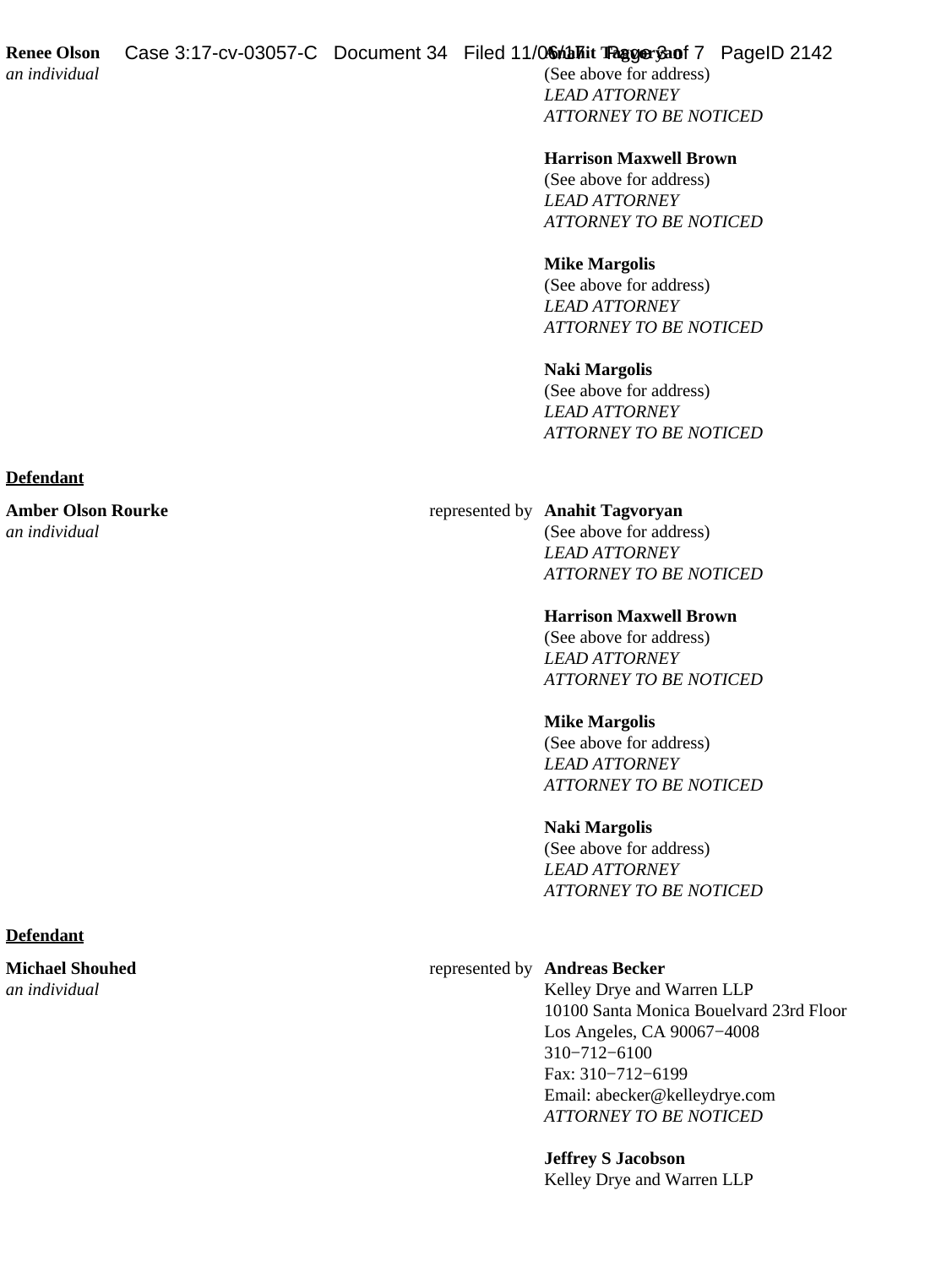New York, NY 10178 212−808−7800 Fax: 212−808−7897 Email: jjacobson@KelleyDrye.com *PRO HAC VICE ATTORNEY TO BE NOTICED*

### **Defendant**

**Kelly Hefernan**

*TERMINATED: 10/02/2017*

Т

Т

#### represented by **Jeffrey S Jacobson** (See above for address) *ATTORNEY TO BE NOTICED*

## **Defendant**

**Does**

*1−10*

| Date Filed | #                | Docket Text                                                                                                                                                                                                                                                                                                                                     |
|------------|------------------|-------------------------------------------------------------------------------------------------------------------------------------------------------------------------------------------------------------------------------------------------------------------------------------------------------------------------------------------------|
| 08/01/2017 | Ϊ1               | COMPLAINT Receipt No: 0973-20276505 - Fee: \$400, filed by Class Plaintiffs Sarah Sormillon,<br>Helen Jia. (Attachments: $\#$ 1 Exhibit A–C, $\#$ 2 Exhibit D) (Attorney Blake J Lindemann added to<br>party Helen Jia(pty:pla), Attorney Blake J Lindemann added to party Sarah<br>Sormillon(pty:pla))(Lindemann, Blake) (Entered: 08/01/2017) |
| 08/01/2017 | $\overline{1}2$  | CIVIL COVER SHEET filed by Plaintiffs Helen Jia, Sarah Sormillon. (Lindemann, Blake)<br>(Entered: 08/01/2017)                                                                                                                                                                                                                                   |
| 08/01/2017 | <u>Ï3</u>        | Request for Clerk to Issue Summons on Complaint (Attorney Civil Case Opening), 1 filed by Class<br>Plaintiffs Helen Jia, Sarah Sormillon. (Lindemann, Blake) (Entered: 08/01/2017)                                                                                                                                                              |
| 08/01/2017 | <u>Ï4</u>        | CERTIFICATE of Interested Parties filed by Class Plaintiffs Helen Jia, Sarah Sormillon,<br>(Lindemann, Blake) (Entered: 08/01/2017)                                                                                                                                                                                                             |
| 08/02/2017 | Ï5               | NOTICE OF ASSIGNMENT to District Judge Manuel L. Real and Magistrate Judge Alicia G.<br>Rosenberg. (car) (Entered: 08/02/2017)                                                                                                                                                                                                                  |
| 08/02/2017 | $\overline{1}$ 6 | 21 DAY Summons Issued re Complaint (Attorney Civil Case Opening), 1 as to Defendants Kelly<br>Hefernan, Natural Technology, Inc., Nerium International, LLC, Nerium Skin Care, Inc., Jeff<br>Olson, Renee Olson, Amber Olson Rourke, Michael Shouhed. (car) (Entered: 08/02/2017)                                                               |
| 08/04/2017 | ÏΖ               | ORDER RE: NOTICE TO COUNSEL upon filing of the complaint by Judge Manuel L. Real.<br>READ CAREFULLY - FAILURE TO COMPLY MAY LEAD TO SANCTIONS. SEE ORDER<br>FOR DETAILS. (cch) (Entered: 08/04/2017)                                                                                                                                            |
| 08/08/2017 | <u>Ï 8</u>       | NOTICE filed by Class Plaintiff Helen Jia. Notice of Proof of Service Re: Notice To Counsel<br>(Attachments: #1 Exhibit A)(Lindemann, Blake) (Entered: 08/08/2017)                                                                                                                                                                              |
| 08/11/2017 | Ϊ9               | WAIVER OF SERVICE Returned Executed filed by Class Plaintiffs Sarah Sormillon, Helen Jia.<br>upon Nerium International, LLC waiver sent by Plaintiff on 8/8/2017, answer due 10/10/2017.<br>Waiver of Service signed by Eric Haynes. (Lindemann, Blake) (Entered: 08/11/2017)                                                                   |
| 08/11/2017 | 10               | WAIVER OF SERVICE Returned Executed filed by Class Plaintiffs Sarah Sormillon, Helen Jia.<br>upon Jeff Olson waiver sent by Plaintiff on 8/8/2017, answer due 10/10/2017. Waiver of Service<br>signed by Jeff Olson. (Lindemann, Blake) (Entered: 08/11/2017)                                                                                   |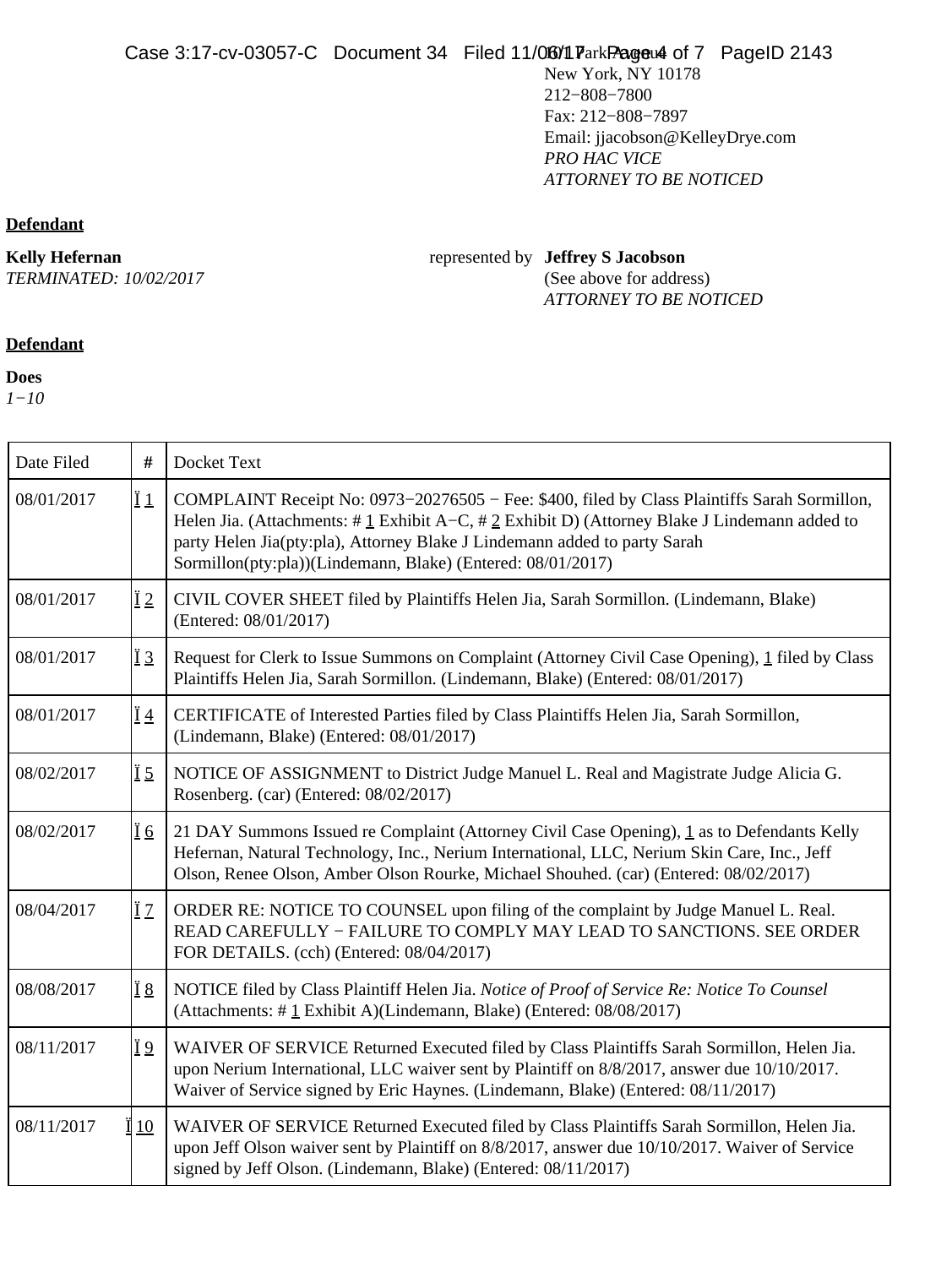| 08/11/2017 |           | <u>Pase WA7vEkO3D5ERQ10D9EUMRUTBAcuFUOGIAIWQO/LIs PIHAGA:5SAfaRSGAQDQDRAAJia.</u><br>upon Amber Olson Rourke waiver sent by Plaintiff on 8/8/2017, answer due 10/10/2017. Waiver of<br>Service signed by Amber Olson Rourke. (Lindemann, Blake) (Entered: 08/11/2017)                                                                                                                                                                                                                                                                                                                                                                                                                                                                                                                                                                                                                                           |
|------------|-----------|-----------------------------------------------------------------------------------------------------------------------------------------------------------------------------------------------------------------------------------------------------------------------------------------------------------------------------------------------------------------------------------------------------------------------------------------------------------------------------------------------------------------------------------------------------------------------------------------------------------------------------------------------------------------------------------------------------------------------------------------------------------------------------------------------------------------------------------------------------------------------------------------------------------------|
| 08/22/2017 | 12        | WAIVER OF SERVICE Returned Executed filed by Class Plaintiffs Sarah Sormillon, Helen Jia.<br>upon Renee Olson waiver sent by Plaintiff on 8/8/2017, answer due 10/10/2017. Waiver of Service<br>signed by Renee Olson. (Lindemann, Blake) (Entered: 08/22/2017)                                                                                                                                                                                                                                                                                                                                                                                                                                                                                                                                                                                                                                                 |
| 09/25/2017 | 13        | NOTICE OF MOTION AND MOTION of Non-Resident Attorney Jeffrey S. Jacobson to Appear<br>Pro Hac Vice on behalf of Defendant Michael Shouhed (Pro Hac Vice Fee – Fee Paid, Receipt No.<br>0973-20559036) filed by Defendant Michael Shouhed. (Attachments: #1 Proposed Order on<br>Application of Non-Resident Attorney to Appear Pro Hac Vice) (Attorney Andreas Becker added<br>to party Michael Shouhed(pty:dft)) (Becker, Andreas) (Entered: 09/25/2017)                                                                                                                                                                                                                                                                                                                                                                                                                                                       |
| 09/27/2017 | <u>14</u> | ORDER by Judge Manuel L. Real: Granting Application of Non-Resident Attorney Jeffrey S.<br>Jacobson to Appear Pro Hac Vice on behalf of Defendant Michael Shouhed, designating Andreas<br>Becker as local counsel $13$ . (iv) (Entered: 09/27/2017)                                                                                                                                                                                                                                                                                                                                                                                                                                                                                                                                                                                                                                                             |
| 09/28/2017 | 15        | STIPULATION to Dismiss Defendant Kelly Hefernan filed by Defendant Kelly Hefernan.<br>(Attachments: #1 Proposed Order Granting Stipulation as to Heffernan)(Attorney Jeffrey S<br>Jacobson added to party Kelly Hefernan(pty:dft))(Jacobson, Jeffrey) (Entered: 09/28/2017)                                                                                                                                                                                                                                                                                                                                                                                                                                                                                                                                                                                                                                     |
| 09/29/2017 | <u>16</u> | WAIVER OF SERVICE Returned Executed filed by Class Plaintiffs Sarah Sormillon, Helen Jia.<br>upon Michael Shouhed waiver sent by Plaintiff on 9/22/2017, answer due 11/21/2017. Waiver of<br>Service signed by Jeffrey Jacobson. (Lindemann, Blake) (Entered: 09/29/2017)                                                                                                                                                                                                                                                                                                                                                                                                                                                                                                                                                                                                                                       |
| 09/29/2017 | 17        | Joint STIPULATION for Extension of Time to File To File Motion For Class Certification filed by<br>Class Plaintiffs Helen Jia, Sarah Sormillon. (Attachments: #1 Proposed Order)(Lindemann, Blake)<br>(Entered: 09/29/2017)                                                                                                                                                                                                                                                                                                                                                                                                                                                                                                                                                                                                                                                                                     |
| 10/02/2017 | <u>18</u> | ORDER GRANTING STIPULATION OF DISMISSAL WITH PREJUDICE AS TO<br>DEFENDANT KELLY HEFFERNAN 15 by Judge Manuel L. Real. The Court, having reviewed<br>the Stipulation of Dismissal With Prejudice As to Defendant Kelly Heffernan, and good cause<br>appearing therefor, hereby orders that all claims Plaintiffs Helen Jia and Sarah Sormillon<br>(collectively, "Plaintiffs") individually have against defendant Kelly Heffernan ("Heffernan") are<br>dismissed, with prejudice, as to Heffernan only. The dismissal shall not impact Plaintiff's claims<br>against any other person or entity. The dismissal of Plaintiffs' claims against Heffernan, which does<br>not affect the claims of any other person in the putative class they propose to represent, shall be with<br>prejudice and on the merits, with each side to bear its own costs and fees. IT IS SO ORDERED.<br>(clee) (Entered: 10/03/2017) |
| 10/04/2017 | 19        | ORDER DENYING JOINT STIPULATION TO EXTEND THE LOCAL RULE 23-3 DEADLINE<br>AND STAY RULE 16 CONFERENCE 17 by Judge Manuel L. Real. (SEE DOCUMENT FOR<br>FURTHER DETAILS) (ab) (Entered: 10/04/2017)                                                                                                                                                                                                                                                                                                                                                                                                                                                                                                                                                                                                                                                                                                              |
| 10/09/2017 | 20        | (Attorney Anahit Tagvoryan added to party Nerium International, LLC(pty:dft), Attorney Anahit<br>Tagvoryan added to party Jeff Olson(pty:dft), Attorney Anahit Tagvoryan added to party Renee<br>Olson(pty:dft), Attorney Anahit Tagvoryan added to party Amber Olson<br>Rourke(pty:dft))(Tagvoryan, Anahit) (Entered: 10/09/2017)                                                                                                                                                                                                                                                                                                                                                                                                                                                                                                                                                                              |
| 10/09/2017 | 121       | CERTIFICATE of Interested Parties filed by Defendants Nerium International, LLC, Jeff Olson,<br>Renee Olson, Amber Olson Rourke, (Tagvoryan, Anahit) (Entered: 10/09/2017)                                                                                                                                                                                                                                                                                                                                                                                                                                                                                                                                                                                                                                                                                                                                      |
| 10/09/2017 | 22        | (Attorney Mike Margolis added to party Nerium International, LLC(pty:dft), Attorney Mike<br>Margolis added to party Jeff Olson(pty:dft), Attorney Mike Margolis added to party Renee<br>Olson(pty:dft), Attorney Mike Margolis added to party Amber Olson Rourke(pty:dft))(Margolis,<br>Mike) (Entered: 10/09/2017)                                                                                                                                                                                                                                                                                                                                                                                                                                                                                                                                                                                             |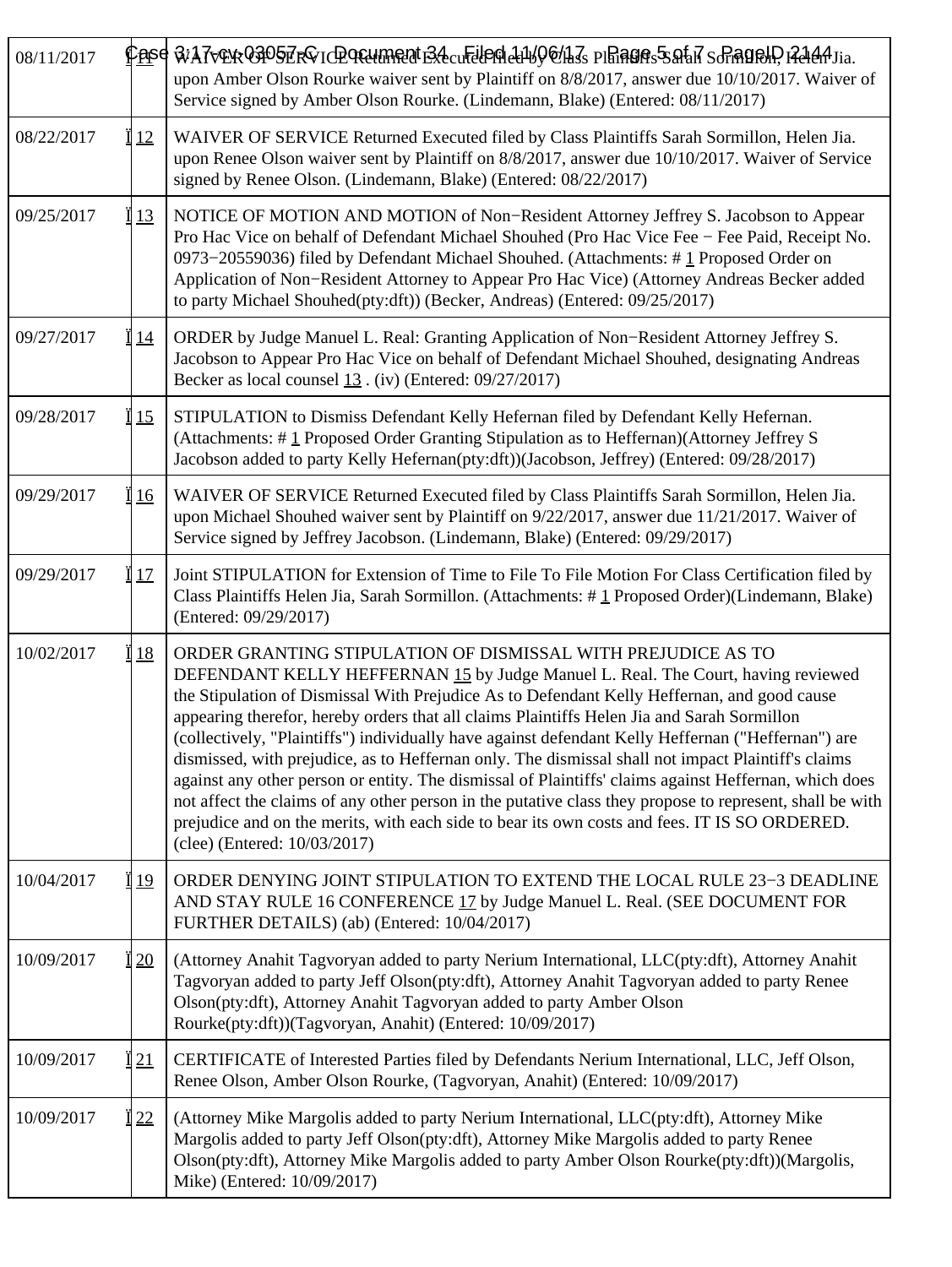| 10/09/2017 |    | <u>Pøs</u> e A.tt.Trfdy Pfa95.TrMaR0044B160tn3ddeFil6Batd/N6/ilm InFerafri⁡, ZLcP@99.HP),24tt5ney<br>Harrison Maxwell Brown added to party Jeff Olson(pty:dft), Attorney Harrison Maxwell Brown<br>added to party Renee Olson(pty:dft), Attorney Harrison Maxwell Brown added to party Amber<br>Olson Rourke(pty:dft))(Brown, Harrison) (Entered: 10/09/2017)                                                                                                                                                                                                                                                                                                                                                                                                               |
|------------|----|-----------------------------------------------------------------------------------------------------------------------------------------------------------------------------------------------------------------------------------------------------------------------------------------------------------------------------------------------------------------------------------------------------------------------------------------------------------------------------------------------------------------------------------------------------------------------------------------------------------------------------------------------------------------------------------------------------------------------------------------------------------------------------|
| 10/09/2017 | 24 | (Attorney Naki Margolis added to party Nerium International, LLC(pty:dft), Attorney Naki<br>Margolis added to party Jeff Olson(pty:dft), Attorney Naki Margolis added to party Renee<br>Olson(pty:dft), Attorney Naki Margolis added to party Amber Olson Rourke(pty:dft))(Margolis,<br>Naki) (Entered: 10/09/2017)                                                                                                                                                                                                                                                                                                                                                                                                                                                         |
| 10/10/2017 | 25 | NOTICE OF MOTION AND MOTION to Dismiss for Lack of Jurisdiction filed by Defendants<br>Nerium International, LLC, Jeff Olson, Renee Olson, Amber Olson Rourke. Motion set for hearing<br>on 11/20/2017 at 10:00 AM before Judge Manuel L. Real. (Attachments: $\#$ 1 Memorandum, $\#$ 2<br>Request for Judicial Notice, # $\frac{3}{2}$ Proposed Order, # $\frac{4}{2}$ Declaration of Ana Tagyoryan, # $\frac{5}{2}$ Exhibit A<br>to Declaration of Ana Tagvoryan, $\#$ 6 Exhibit B to Declaration of Ana Tagvoryan, $\#$ 7 Declaration<br>of Amber Olson Rourke, # $\underline{8}$ Declaration of Jeff Olson, # $\underline{9}$ Declaration of Renee Olson)<br>(Tagvoryan, Anahit) (Entered: 10/10/2017)                                                                  |
| 10/10/2017 | 26 | DECLARATION of Ana Tagvoryan in support of NOTICE OF MOTION AND MOTION to<br>Dismiss for Lack of Jurisdiction 25 filed by Defendants Nerium International, LLC, Jeff Olson,<br>Renee Olson, Amber Olson Rourke. (Attachments: $\# \underline{1}$ Exhibit A to Decclaration of Ana<br>Tagvoryan, #2 Exhibit B to Decclaration of Ana Tagvoryan)(Tagvoryan, Anahit) (Entered:<br>10/10/2017)                                                                                                                                                                                                                                                                                                                                                                                  |
| 10/10/2017 | 27 | NOTICE OF MOTION AND MOTION to Dismiss Case filed by Defendants Nerium International,<br>LLC, Jeff Olson, Renee Olson, Amber Olson Rourke. Motion set for hearing on 11/20/2017 at<br>10:00 AM before Judge Manuel L. Real. (Attachments: #1 Memorandum, #2 Declaration of Ana<br>Tagvoryan, # 3 Exhibit A to Declaration of Ana Tagvoryan, # 4 Exhibit B to Declaration of Ana<br>Tagvoryan, # 5 Declaration of Amber Olson Rourke, # 6 Proposed Order) (Tagvoryan, Anahit)<br>(Entered: 10/10/2017)                                                                                                                                                                                                                                                                       |
| 10/10/2017 | 28 | NOTICE OF MOTION AND MOTION to Compel Arbitration filed by Defendants Nerium<br>International, LLC, Jeff Olson, Renee Olson, Amber Olson Rourke. Motion set for hearing on<br>11/20/2017 at 10:00 AM before Judge Manuel L. Real. (Attachments: $\#$ 1 Memorandum, $\#$ 2<br>Declaration of Ana Tagvoryan, # $3$ Exhibit A to Declaration of Ana Tagvoryan, # $4$ Exhibit B to<br>Declaration of Ana Tagvoryan, #5 Declaration of Amber Olson Rourke, #6 Declaration of Jeff<br>Olson, $\#$ $\mathcal{I}$ Declaration of Renee Olson, $\#$ $\mathcal{S}$ Proposed Order) (Tagvoryan, Anahit) (Entered:<br>10/10/2017                                                                                                                                                        |
| 10/11/2017 | 29 | NOTICE TO FILER OF DEFICIENCIES in Electronically Filed Documents RE: Notice of<br>Appearance or Withdrawal of Counsel $(G-123)$ , $23$ , Notice of Appearance or Withdrawal of<br>Counsel (G-123), 22, Notice of Appearance or Withdrawal of Counsel (G-123), 20, Notice of<br>Appearance or Withdrawal of Counsel $(G-123)$ , $24$ . The following error(s) was/were found:<br>Incomplete docket text –Missing name of event. In response to this notice, the Court may: (1) order<br>an amended or correct document to be filed; $(2)$ order the document stricken; or $(3)$ take other action<br>as the Court deems appropriate. You need not take any action in response to this notice unless and<br>until the Court directs you to do so. (ak) (Entered: 10/11/2017) |
| 10/30/2017 | 30 | Joint STIPULATION to Transfer Case to Northern District of Texas filed by Class Plaintiffs Helen<br>Jia, Sarah Sormillon. (Attachments: # $1$ Exhibit A, # 2 Proposed Order)(Lindemann, Blake)<br>(Entered: 10/30/2017)                                                                                                                                                                                                                                                                                                                                                                                                                                                                                                                                                     |
| 10/30/2017 | 31 | First Amended Class Action Complaint AMENDED COMPLAINT against Defendants All<br>Defendants amending Complaint (Attorney Civil Case Opening), 1, filed by Class Plaintiffs Sarah<br>Sormillon, Helen Jia (Attachments: # $1$ Exhibit A–C, # $2$ Exhibit D)(Lindemann, Blake) (Entered:<br>10/30/2017)                                                                                                                                                                                                                                                                                                                                                                                                                                                                       |